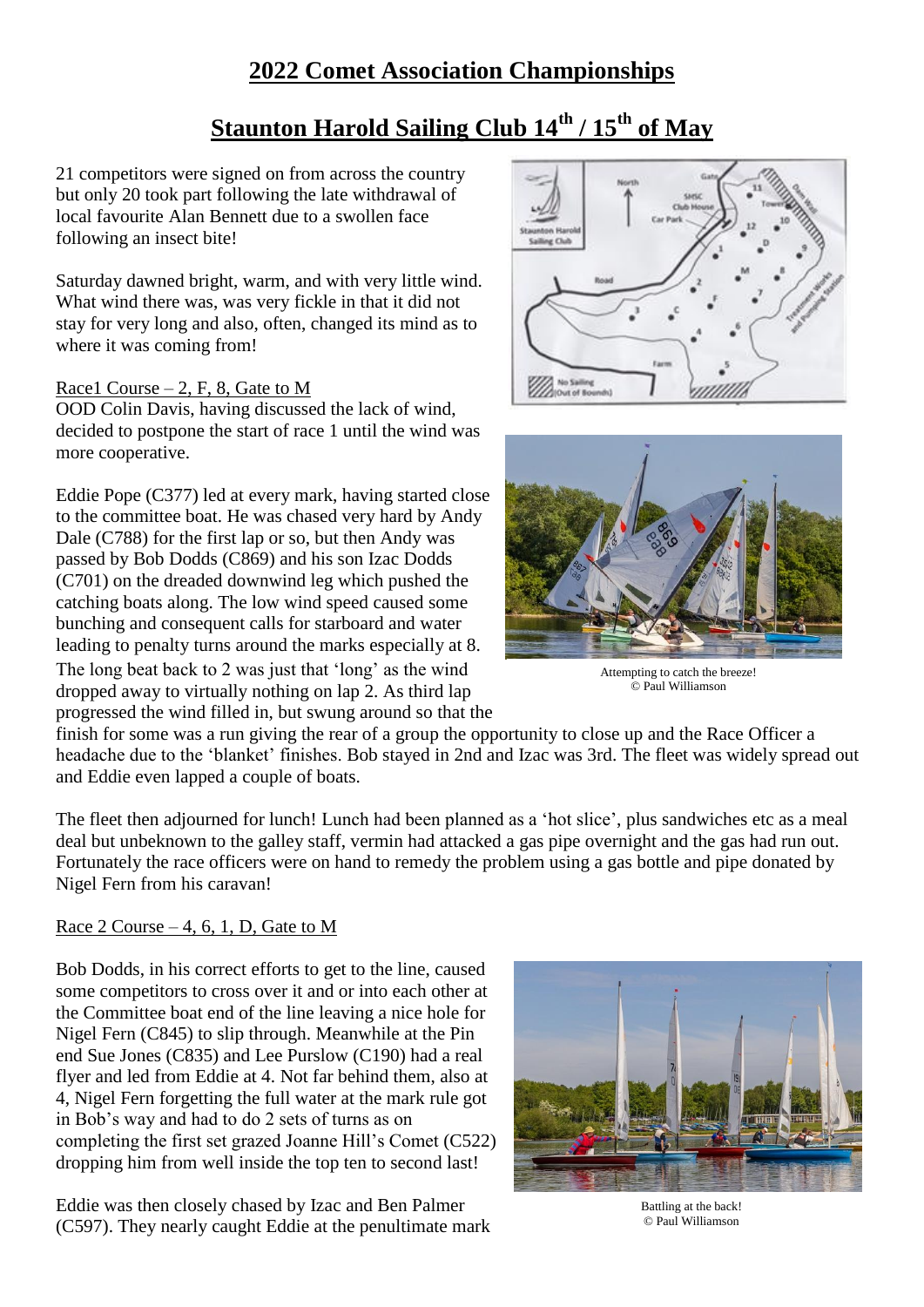of the last lap, but he managed to catch a puff of wind to move away again. Izac finished 2nd, followed very closely by Ben.

After a lot of changing positions Joanne Hill beat the other boats at the back of the fleet to come in  $16<sup>th</sup>$ . Dave Waymont and Steve Boud fought tirelessly for last place!

The fleet were grateful to have their positions recorded from the rescue boat rather than having to go all the way to the finish line.

After 2 very long and arduous races we were glad to come ashore to the welcome bar, a lovely 3 course meal cooked by Lesley Fern ably assisted by Sue Boud. This was followed by some splendid music provided by Madison Blues, supported by Steve Boud showing his unknown, extremely, talented side!

#### Race 3 – Course 9, 12, 7, C, Gate to F

Sunday's wind was much stronger than on Saturday causing a few competitors to don head protection, but was quite shifty. There were a couple of capsizes prior to the start. Steve Bellamy (C311) started brilliantly and led until the final mark, when Ben gained an overlap. Steve was caught in Ben's 'dirty' air and was passed by Eddie just before the finishing line.

## Race  $4$  – Course 8, 1, D, 2, Gate to F

The wind was still building with nice planing conditions on the reaches. Bob led from start to finish, though Ben managed to close up at times. Andy Dale sailed really well to clinch 3rd place in a tight finish with a couple of other helms. One discard was allowed at this stage, but the 5th race would determine the overall results. This was held back-to-back with race 4.



## Race  $5$  – Course 8, 1, 6, 2, Gate to F

Close action throughout © Paul Williamson

The wind was similar to race 4. Chris Robinson (C867) made the best start at the pin end, followed by Eddie. Ben was caught in dirty air, but managed to extricate himself as the beat progressed. Chris led for about half the race but Eddie eventually overtook him on a run. However, Chris rounded just behind Eddie at the final mark and sailed a better course to the finish, beating Eddie by a couple of feet. Ben was a comfortable 3rd.

It is fair to say, especially on Sunday, that the races were of two halves, the top 8 or so in close competition whilst some distance behind the trailing group were also at each others' throats throughout!

The range of helms at the Championships was amazing, from junior to 70+, with weights from circa 8 to 13 stones plus and heights from circa 5 feet to over 6 feet. It was good to see the 3 ladies on the water too. All having fun and loving the boat! As at most Comet events the banter and camaraderie was first rate

A special note must be made that Andy Simmons was racing his latest immaculate boat, Comet 900, and he is still making minor changes (within the rules) to improve the boat.

It was a great event. Staunton Harold Sailing Club was pleased to welcome sailors from all over the country to share its water and facilities.